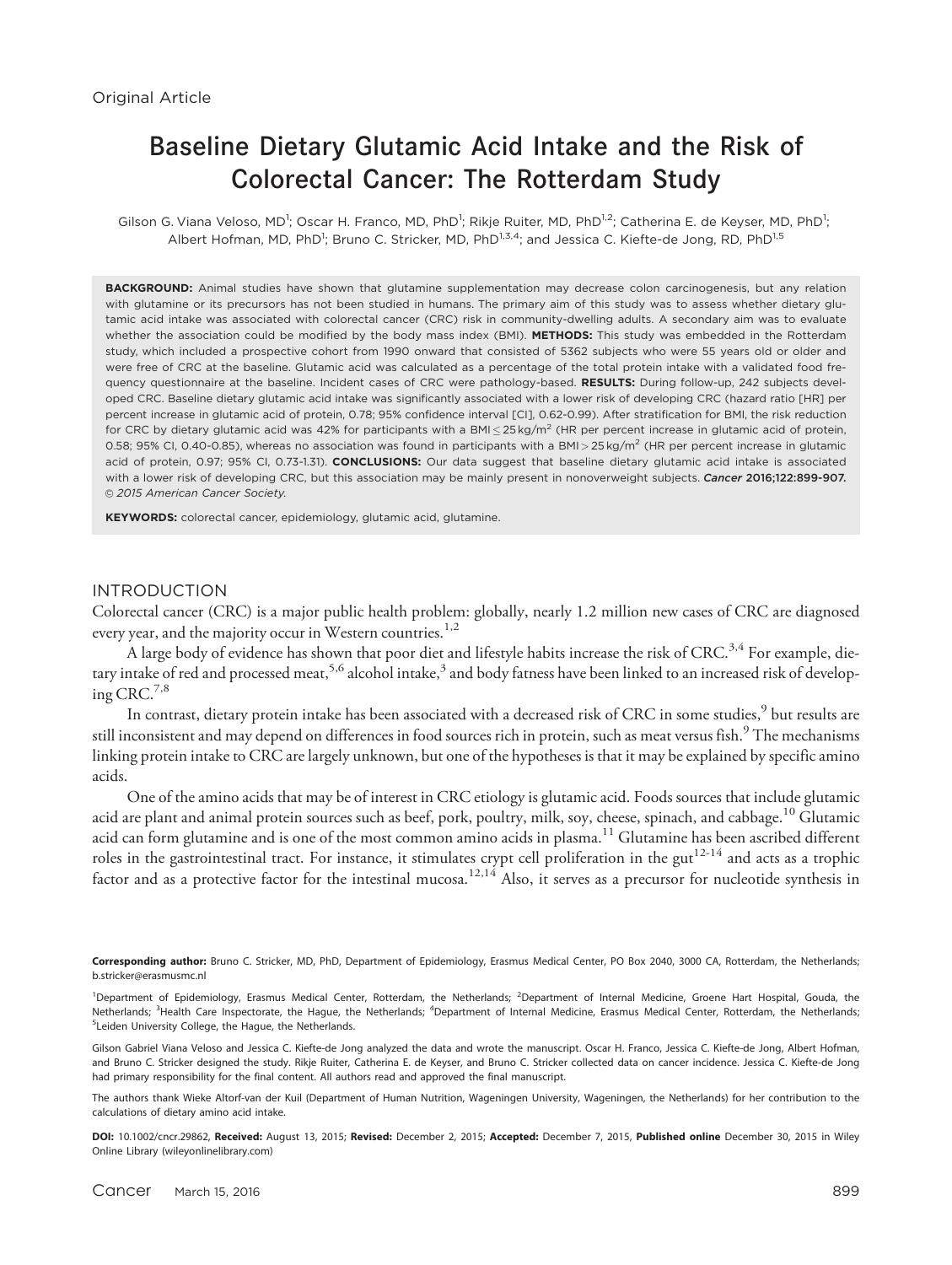enterocytes.<sup>15</sup> In addition, a previous study found that glutamine supplementation may reduce chronic bowel inflammation through suppression of cytokines in mouse models with colitis-associated tumors.16

Another potential pathway through which glutamic acid may play a role in the etiology of CRC is body weight control. In addition, obesity and weight gain have been found to be associated with CRC risk,  $8,17$  but supplementation with a polymer of glutamic acid or glutamine has been reported to be involved in weight control in humans.<sup>18,19</sup> However, whether glutamic acid may also have a role in CRC prevention in healthy human individuals is not well established. Therefore, the primary aim was to study the association between dietary glutamic acid intake and CRC risk in a population-based cohort study of adults who were 55 years old or older. A secondary aim was to assess to what extent the association could be modified by the body mass index (BMI).

# MATERIALS AND METHODS

# Rotterdam Study

This study was embedded in the Rotterdam study, a population-based, prospective cohort of subjects aged 45 years or older and living in Ommoord, a suburb in Rotterdam, the Netherlands. $20$  The Rotterdam study comprises 3 cohorts: the first cohort included subjects who were 55 years old or older and started in 1990, the second cohort started in 2000 and included subjects who were 50 years old, and the third cohort started in 2007 and included subjects who were 45 years old or older. For the current study, the first Rotterdam study cohort ( $n = 7983$ ) that started in 1990 and included subjects who were 55 years old or older was used because this cohort included sufficient follow-up on cancer and had dietary data available for the baseline.

Participants were interviewed at home and were physically examined at the research center every 3 to 4 years. The medical ethics committee of the Erasmus Medical Center (Rotterdam, the Netherlands) approved the study, and all participants provided written informed consent.<sup>21</sup>

## Dietary Data Collection

A food frequency questionnaire (FFQ) was used to collect dietary data from participants at the baseline. The FFQ consisted of 170 food items, and participants were asked to complete the questionnaire with information about the frequency of consumption of each food and the number of servings as described in detail previously.22 To minimize loss of information, the dietary assessment included a 2-step protocol: a self-administered questionnaire that included a checklist of foods that the subjects had consumed at least twice per month in the previous year and then a standardized interview based on the checklist with a trained dietician using the computerized, validated FFQ. For each item, the frequency was recorded as times per day, week, or month. The number of servings per frequency was expressed in natural units (eg, slice of bread), household measures (eg, cup), or grams (eg, cooked vegetables). Data collected from the FFQ were then analyzed to calculate macronutrient intake according to the Dutch Food Composition Table.<sup>23</sup> To calculate the dietary amino acid content, the Dutch Food Composition Table of 1993 was extended by the addition of data on amino acid content from McCance and Widdowson's food composition table, which is based on chemically analyzed amino acids of 150 foods,<sup>10</sup> as described in detail previously.24

For this study, the following dietary variables were taken into account in the analyses: energy intake (kcal/ day), total amino acid and glutamic acid intake (g/d), total monounsaturated fat intake (g/d), total polyunsaturated fat intake (g/d), total saturated fat intake (g/d), total processed meat intake (g/d), total unprocessed meat intake (g/ d), total magnesium intake (g/d), total dietary fiber intake  $(g/d)$ , and total polysaccharide intake  $(g/d)$ .

Because dietary glutamic acid can be closely correlated with other amino acids, dietary data on glutamic acid intake were analyzed first through the determination of the glutamic acid intake percentage of the total amino acid intake. Subsequently, this percentage was adjusted for the total energy intake by the residual method.<sup>25</sup> Because dietary data from the FFQ are best suited for ranking individuals instead of analyzing absolute values alone, $^{22}$  the energy-adjusted glutamic acid intake was categorized into quartiles; the quartile that included the median intake (quartile 2) was used as a reference for further analyses.

Protein intake from the FFQ was validated against urea excretion within a representative sample  $(n = 80)$ . The Spearman correlation coefficient between protein intake estimated from the FFQ and urea excretion was 0.67.<sup>22</sup> Other macronutrients and micronutrients were validated against multiple food records and showed a correlation between 0.4 and 0.8 after adjustments for age, sex, total energy intake, and within-person variation. $^{22}$ 

## **CRC**

Cancer cases were ascertained through 4 yearly follow-up rounds in which all available data per participant were collected from the general practitioners. In addition, the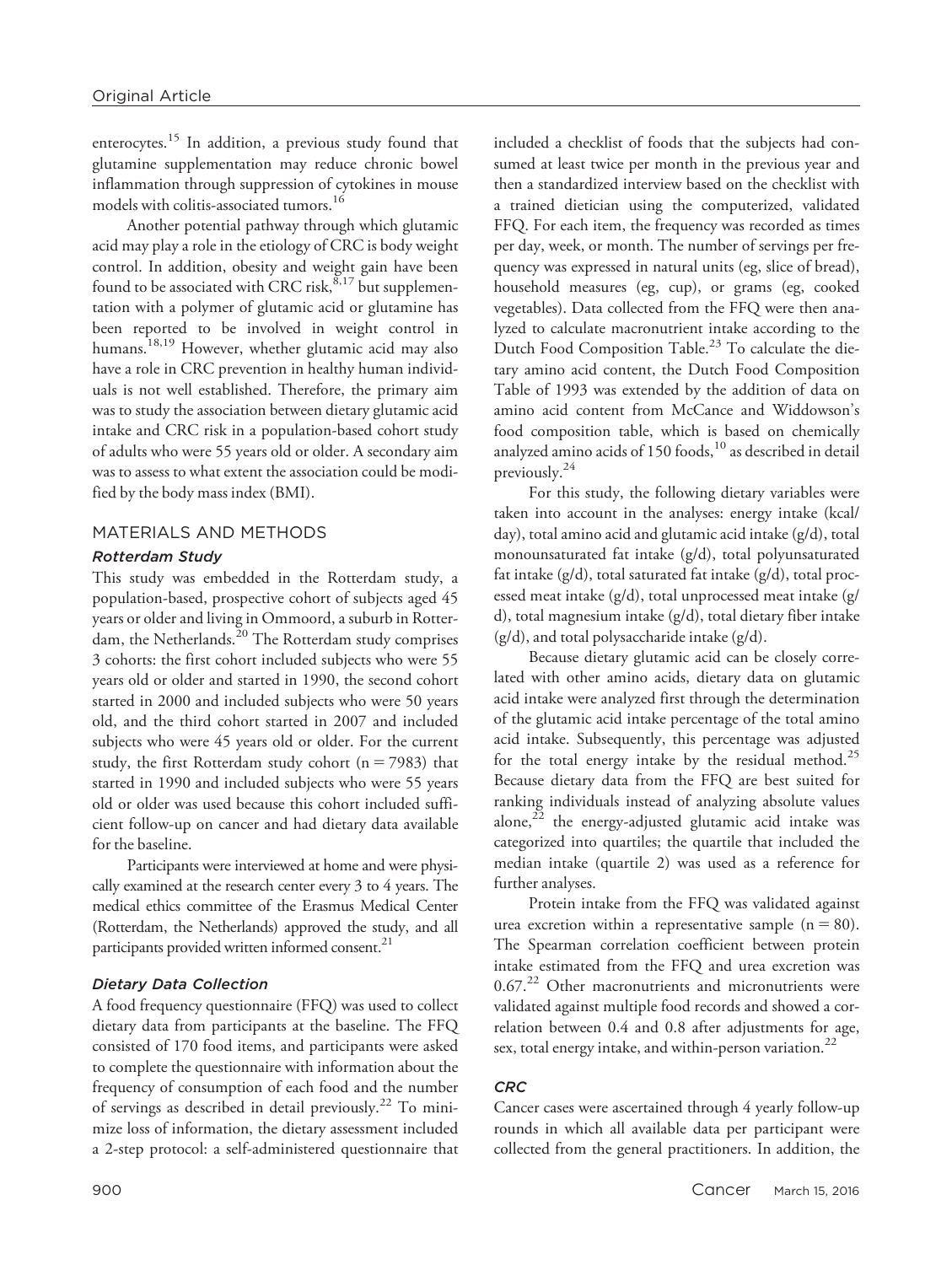Rotterdam study is linked to Pathan, a local pathology and cytology laboratory in Rotterdam that provides pathology services to the hospitals in the Rotterdam area. Last, the study is linked to the information database for admissions as collected by Dutch Hospital Data. Two research physicians independently assessed the diagnoses of CRC on the basis of pathology data and medical records. All events were classified according to International Classification of Diseases, Tenth Revision.<sup>26</sup> In the case of a discrepancy, consensus was sought, or an oncologist decided. Only cases confirmed by pathology were considered in the analyses. The index date was defined as the earliest date found in the pathology reports. The CRC status was ascertained from the baseline until December 31, 2011. Any CRC diagnosis before the baseline measurement was excluded.

### Covariates

Several other medical and lifestyle variables were considered as potential confounders or mediators. For lifestyle habits, we considered alcohol intake, smoking status, BMI, and physical activity levels. Alcohol intake (g/d) was analyzed continuously. The smoking status was divided into 2 categories: never or former smokers and current smokers. BMI (kg/m<sup>2</sup>) was analyzed continuously and was also categorized on the basis of cutoffs for overweight  $(\geq 25.0 \text{ kg/m}^2)$  and obesity  $(\geq 30.0 \text{ kg/m}^2)$ . Any use of antidiabetic medication was defined on the basis of Anatomical Therapeutic Chemical code A010.

Physical activity was assessed only during the third visit to the research center by means of an adapted version of the Zutphen Physical Activity Questionnaire.<sup>27</sup> The questionnaire consisted of questions on walking, cycling, gardening, diverse sports, hobbies, and housekeeping. The total time spent on physical activity was calculated as the sum of minutes per week for each type of activity; thus, the weekly duration of physical activity was obtained.

For sociodemographic variables, the financial status and the education level were assessed. The financial status was divided into 2 categories: low to middle income (net income  $\lt$  €1090 per month) and middle to high income (net income  $\geq \text{\textsterling}1090$  per month). The education level was divided into 2 categories as well: primary education solely and secondary education or higher.

#### Population of Analysis

From the first Rotterdam study cohort ( $n = 7983$ ), subjects with a history of CRC  $(n = 2)$  as well as subjects without dietary data ( $n = 2619$  or 32.8%) were excluded. Dietary data were missing when individuals participated in the pilot phase of the Rotterdam study cohort (between 1989 and 1990), individuals were institutionalized, or the research dietician considered the dietary data unreliable (eg, when subjects had difficulties with recall of their food intake or when dementia was suspected). No difference in CRC risk over time was observed in subjects with and without dietary data (hazard ratio [HR], 1.23; 95% confidence interval [CI], 0.92-1.67). The final population of the analysis consisted of 5362 subjects.

#### Statistical Analysis

Cox regression was performed with quartiles of energyadjusted glutamic acid intake as the independent variable and CRC diagnosis as the dependent variable. As the underlying timescale, the follow-up time (in years) was used. Participants were followed until a CRC diagnosis, death, or the end of follow-up (December 31, 2011), whichever occurred first.

Crude (age- and sex-adjusted) and multivariate Cox proportional hazards analyses were performed to evaluate the association between glutamic acid intake and CRC risk. Potential confounders were added stepwise to the crude model. The selection of potential confounders for the multivariate models was based on previous literature as well as changes in the effect estimate of more than  $10\%$ <sup>28</sup> In addition, the presence of effect modification by BMI was evaluated by the addition of a product term of glutamic acid times BMI to the crude and multivariate models, and an analysis stratified by BMI was performed when effect modification was present.

Nonlinear relations between glutamic acid intake and CRC risk were assessed by the inclusion of a quadratic term of glutamic acid intake.

Several sensitivity analyses were performed. To assess potential reverse causality, we excluded CRC cases in which the diagnosis occurred within the first 2 and 5 years of follow-up. To assess whether the association was different for colon cancer versus rectal cancer, we reran analyses by splitting colon cancer and rectal cancer (including the rectum and rectosigmoid junction).

To reduce a potential attrition bias, we performed a multiple imputation procedure for missing covariates (5 imputations; Tables 1 and 2).<sup>29</sup> Results of the Cox regression models are presented as HRs and 95% CIs. A *P* value  $\leq$  .05 was considered to be statistically significant. All analyses were performed with IBM SPSS Statistics (SPSS, version 21.0; SPSS Inc, Chicago, Ill).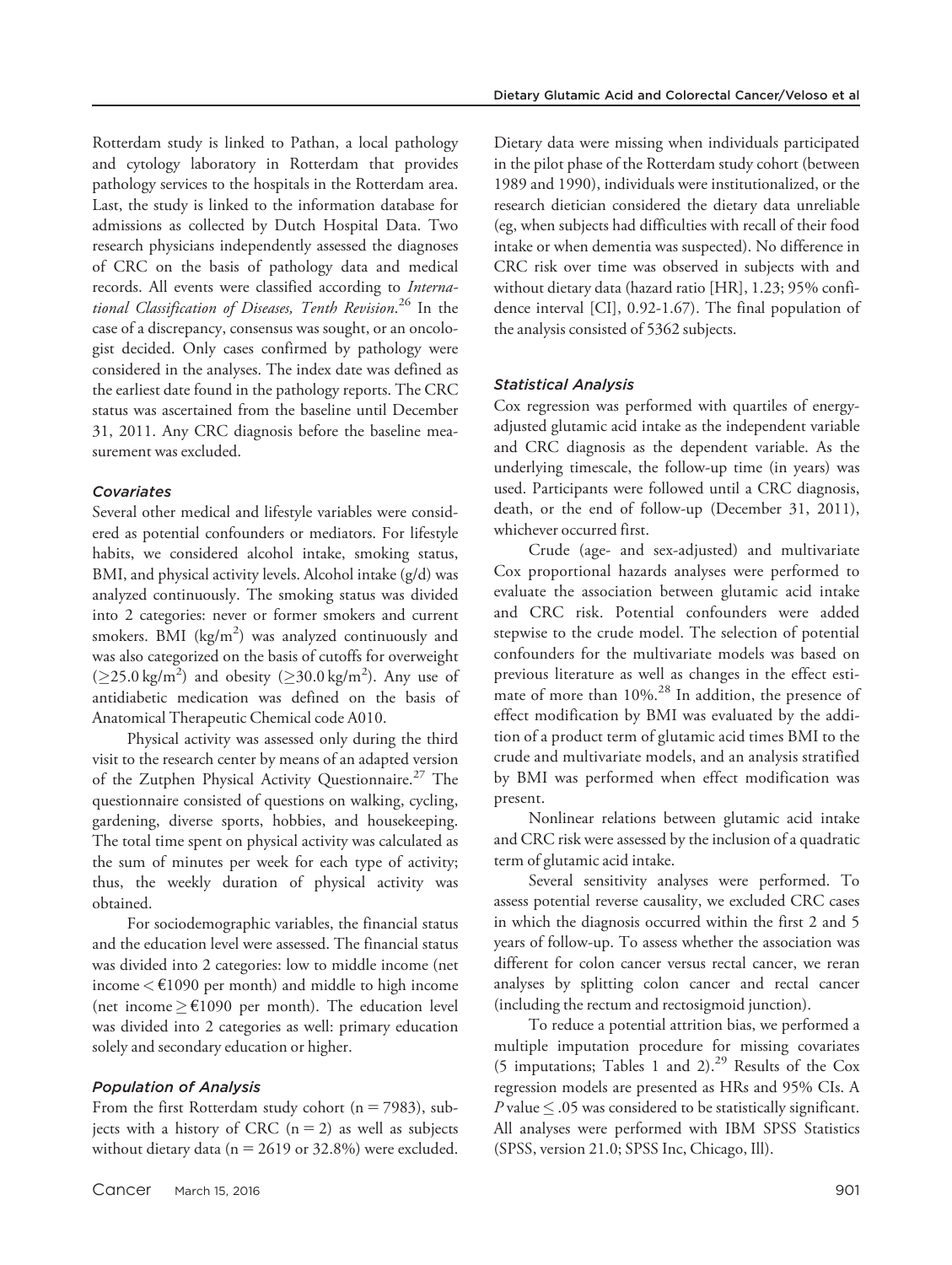| Software                                                                                                                 | SPSS 21.0 for Windows                                                                                                                                                                                                                                                                                                                                                                      |
|--------------------------------------------------------------------------------------------------------------------------|--------------------------------------------------------------------------------------------------------------------------------------------------------------------------------------------------------------------------------------------------------------------------------------------------------------------------------------------------------------------------------------------|
| Imputation method                                                                                                        | Custom, fully conditional specification (Markov chain Monte Carlo);<br>10 maximum interactions                                                                                                                                                                                                                                                                                             |
| No. of imputations                                                                                                       | 5                                                                                                                                                                                                                                                                                                                                                                                          |
| Variables with missing data included in the imputation procedure                                                         | Smoking status, body mass index, family history of cancer,<br>education level, financial status, physical activity                                                                                                                                                                                                                                                                         |
| Variables without missing data but added as predictors for the<br>imputation to improve the missing-at-random assumption | Age at start, sex, total energy intake, total glutamic acid intake,<br>total amino acid intake minus glutamic acid intake, total processed<br>meat intake, total unprocessed meat intake, total monounsaturated<br>fat intake, total polyunsaturated fat intake, total saturated fat intake,<br>total dietary fiber intake, total dietary magnesium intake,<br>total polysaccharide intake |
| Treatment of continuous variables                                                                                        | Predictive mean matching                                                                                                                                                                                                                                                                                                                                                                   |
| Treatment of categorical variables                                                                                       | Logistic regression                                                                                                                                                                                                                                                                                                                                                                        |

TABLE 2. Comparison of Variables With Missing Data Before and After the Imputation Procedure

| Variable                             | Original Data<br>(n = 5362),<br>Valid No. (%) | <b>After Multiple</b><br><b>Imputation Procedure</b><br>$(n = 5362)$ , No. $(%)$ |
|--------------------------------------|-----------------------------------------------|----------------------------------------------------------------------------------|
| Smoking status                       |                                               |                                                                                  |
| Never or former                      | 4080 (76.1)                                   | 4103 (76.5)                                                                      |
| Current                              | 1250 (23.3)                                   | 1259 (23.5)                                                                      |
| Missing                              | 32(0.6)                                       |                                                                                  |
| Body mass index (kg/m <sup>2</sup> ) |                                               |                                                                                  |
| Valid No.                            | 5328 (99.4)                                   | 5362 (100)                                                                       |
| Missing                              | 34(0.6)                                       |                                                                                  |
| Family history of cancer             |                                               |                                                                                  |
| Yes                                  | 2218 (41.4)                                   | 2759 (51.4)                                                                      |
| <b>No</b>                            | 2074 (38.6)                                   | 2603 (48.6)                                                                      |
| Missing                              | 1070 (20)                                     |                                                                                  |
| <b>Education level</b>               |                                               |                                                                                  |
| Primary                              | 2782 (51.9)                                   | 2796 (52.1)                                                                      |
| Secondary or higher                  | 2553 (47.6)                                   | 2566 (47.9)                                                                      |
| Missing                              | 27(0.5)                                       |                                                                                  |
| Financial status                     |                                               |                                                                                  |
| Low to middle income                 | 130(2.4)                                      | 145 (2.7)                                                                        |
| Middle to high income                | 4716 (88)                                     | 5217 (97.3)                                                                      |
| Missing                              | 516 (9.6)                                     |                                                                                  |
| Physical activity (h/wk)             |                                               |                                                                                  |
| Below the median                     | 1924 (35.9)                                   | 2844 (53)                                                                        |
| Above the median                     | 1920 (35.8)                                   | 2518 (47)                                                                        |
| Missing                              | 1518 (28.3)                                   |                                                                                  |

# RESULTS

### Population Characteristics

Baseline characteristics are shown in Table 3. During the median follow-up period of 16 years (range, 21 years), 242 subjects developed CRC (104 men and 138 women); 120 (50%) had colon cancer, 117 (48%) had rectal cancer, and 5 (2%) had other types of CRC.

The median intake of glutamic acid intake was  $16 \text{ g/d}$  (range,  $4-46 \text{ g/d}$ ), which was a median of  $20\%$ (range, 17%-27%) of the total amino acid intake.

The main food sources of dietary glutamic acid were dairy, fish, meat, and grains; this explained 57% of the total variance in glutamic acid of the population.

Participants with a high intake of glutamic acid had a lower intake of alcohol and a lower intake of other amino acids and were less often smokers (Table 3).

## Dietary Glutamic Acid Intake and CRC Risk

Associations between the baseline dietary glutamic acid intake and the CRC risk are presented in Table 4. A higher glutamic acid level was associated with a lower risk of CRC (HR per percent increase in glutamic acid of protein, 0.79; 95% CI, 0.62-0.99; Table 4) after adjustments for dietary, lifestyle, and socioeconomic confounders. Additional adjustments for BMI did not alter this result (Table 4). With respect to the median glutamic acid intake, subjects with a high intake of glutamic acid had a 50% lower risk of CRC (HR, 0.51; 95% CI, 0.30-0.87; Table 4). No evidence for a nonlinear relation was found ( $P_{\text{quadratic term}} > .05$ ).

## Subgroup and Sensitivity Analysis

The association between baseline dietary glutamic acid and CRC risk was modified by BMI ( $P_{\text{interaction}} = .05$ ). After stratification by BMI, a significant association between dietary glutamic acid intake and CRC was more prominent in subjects with a normal BMI (Table 5) but was not in subjects who were overweight with a  $BMI > 25 \text{ kg/m}^2$  (Table 5).

HRs did not differ significantly after the exclusion of subjects from the analyses who developed CRC after less than 2 ( $n = 25$ ) and 5 years of follow-up ( $n = 62$ ; Table 6). Separating the outcome by colon cancer and rectal cancer revealed similar associations for colon and rectal cancer (HR for colon cancer, 0.85; 95% CI, 0.74-0.97; HR for rectal cancer, 0.70; 95% CI, 0.61-0.80 [per percent increase in glutamic acid of protein after adjustments for age, sex, alcohol intake, physical activity, smoking, family history of cancer, dietary fiber intake, dietary magnesium intake, unprocessed meat intake, dietary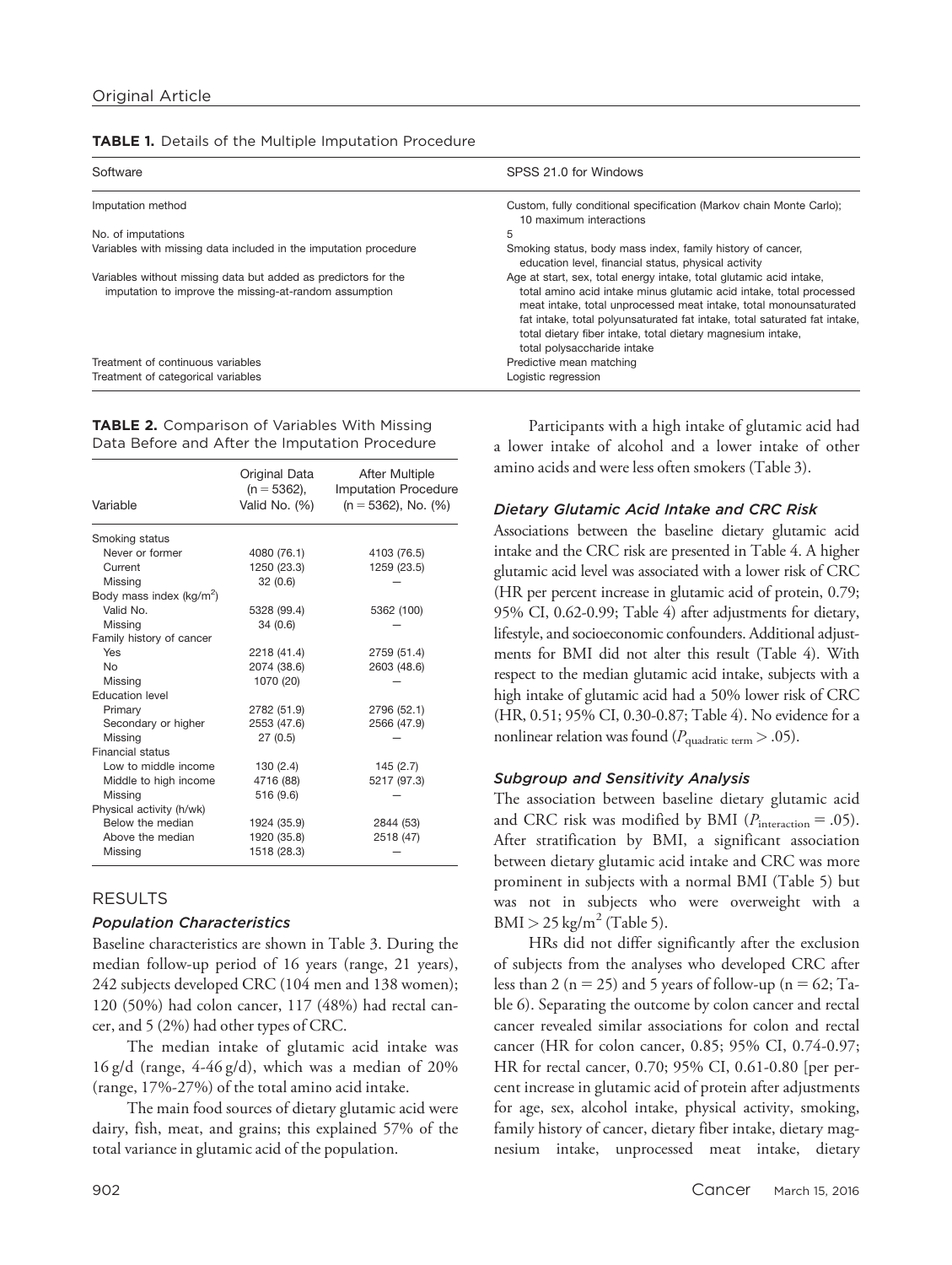### TABLE 3. Baseline Characteristics

|                                                                | Energy-Adjusted Glutamic Acid Intake                     |                                                             |                                                                   |                                                                  |
|----------------------------------------------------------------|----------------------------------------------------------|-------------------------------------------------------------|-------------------------------------------------------------------|------------------------------------------------------------------|
|                                                                | First Quartile (Median,<br>19% of Protein;<br>$n = 1340$ | Second Quartile<br>(Median, 20% of<br>Protein; $n = 1341$ ) | <b>Third Quartile</b><br>(Median, 21% of<br>Protein; $n = 1341$ ) | <b>Fourth Quartile</b><br>(Median, 22% of<br>Protein; $n = 1340$ |
| Age at start, mean (SD), y                                     | 67(8)                                                    | 67(8)                                                       | 67(8)                                                             | 68 (8)                                                           |
| Sex, No. (%)                                                   |                                                          |                                                             |                                                                   |                                                                  |
| Male                                                           | 596 (44)                                                 | 553 (41)                                                    | 534 (40)                                                          | 523 (39)                                                         |
| Female                                                         | 744 (56)                                                 | 788 (59)                                                    | 807 (60)                                                          | 817 (61)                                                         |
| Alcohol intake, median (range), g/d                            | 9(145)                                                   | 5 (99)                                                      | 2(105)                                                            | 1(97)                                                            |
| Smoking status, No. (%)                                        |                                                          |                                                             |                                                                   |                                                                  |
| Never or former                                                | 946 (70.5)                                               | 1023 (76.2)                                                 | 1052 (78.4)                                                       | 1059 (79)                                                        |
| Current                                                        | 387 (29)                                                 | 307 (23)                                                    | 281 (21)                                                          | 275 (20.5)                                                       |
| Missing                                                        | 7(0.5)                                                   | 11(0.8)                                                     | 8(0.6)                                                            | 6(0.5)                                                           |
| Body mass index, mean (SD), kg/m <sup>2</sup>                  | 27(3)                                                    | 26(4)                                                       | 26(3)                                                             | 26(4)                                                            |
| Missing, No. (%)                                               | 11 (0.2)                                                 | 9(0.2)                                                      | 4(0.1)                                                            | 10(0.2)                                                          |
| Family history of cancer, No. (%)                              |                                                          |                                                             |                                                                   |                                                                  |
| Yes                                                            | 515 (38)                                                 | 561 (42)                                                    | 591 (44)                                                          | 551 (41)                                                         |
| No                                                             | 559 (42)                                                 | 523 (39)                                                    | 498 (37)                                                          | 494 (37)                                                         |
| Missing                                                        | 266 (20)                                                 | 257 (19)                                                    | 252 (19)                                                          | 295 (22)                                                         |
| Education level, No. (%)                                       |                                                          |                                                             |                                                                   |                                                                  |
| Primary                                                        | 688 (51.6)                                               | 676 (50.4)                                                  | 709 (53)                                                          | 709 (53)                                                         |
| Secondary or higher                                            | 647 (48)                                                 | 654 (48.8)                                                  | 626 (47.6)                                                        | 626 (46.6)                                                       |
| Missing                                                        | 5(0.4)                                                   | 11(0.8)                                                     | 6(0.4)                                                            | 5(0.4)                                                           |
| Financial status, No. (%)                                      |                                                          |                                                             |                                                                   |                                                                  |
| Low to middle income                                           | 34(2.5)                                                  | 28(2)                                                       | 34(2.5)                                                           | 34(2.5)                                                          |
| Middle to high income                                          | 1180 (88)                                                | 1180 (88)                                                   | 1181 (88)                                                         | 1175 (88)                                                        |
| Missing                                                        | 126 (9.5)                                                | 133 (10)                                                    | 126 (9.5)                                                         | 131 (9.5)                                                        |
| Physical activity levels, <sup>a</sup> No. (%)                 |                                                          |                                                             |                                                                   |                                                                  |
| Below the median                                               | 487 (36)                                                 | 477 (36)                                                    | 477 (36)                                                          | 483 (36)                                                         |
| Above the median                                               | 474 (35)                                                 | 508 (38)                                                    | 500 (37)                                                          | 438 (33)                                                         |
| Missing                                                        | 379 (29)                                                 | 356 (26)                                                    | 364 (27)                                                          | 419 (31)                                                         |
| Use of antidiabetic medication, No. (%)                        |                                                          |                                                             |                                                                   |                                                                  |
| Yes                                                            | 46 (3.4).                                                | 53 (4)                                                      | 54 (4.0)                                                          | 54 (4)                                                           |
| No                                                             | 1293 (96.5)                                              | 1288 (96)                                                   | 1286 (95.9)                                                       | 1284 (95.8)                                                      |
| Missing                                                        | 1(0.)                                                    |                                                             | 1(0.1)                                                            | 2(0.1)                                                           |
| Total energy intake, mean (SD), kcal/day                       | 1965 (556)                                               | 1965 (472)                                                  | 2010 (506)                                                        | 1972 (467)                                                       |
| Total amino acid intake minus<br>glutamic acid, mean (SD), g/d | 86 (23)                                                  | 84 (19)                                                     | 84 (19)                                                           | 78 (18)                                                          |
| Polyunsaturated fat intake, mean (SD), g/d                     | 15(8)                                                    | 15(7)                                                       | 16(8)                                                             | 15(7)                                                            |
| Monounsaturated fat intake, mean (SD), g/d                     | 29 (12)                                                  | 28 (10)                                                     | 27(10)                                                            | 26(9)                                                            |
| Saturated fat intake, mean (SD), g/d                           | 32 (13)                                                  | 32(11)                                                      | 32 (12)                                                           | 31 (11)                                                          |
| Total fiber intake, mean (SD), g/d                             | 16(6)                                                    | 17(5)                                                       | 17(5)                                                             | 16(5)                                                            |
| Processed meat intake, mean (SD), servings/d                   | 1.5(1.2)                                                 | 1.5(1.2)                                                    | 1.5(1.2)                                                          | 1.5(1.4)                                                         |
| Unprocessed meat intake,                                       | 1.0(0.6)                                                 | 0.8(0.4)                                                    | 0.7(0.3)                                                          | 0.5(0.3)                                                         |
| mean (SD), servings/d                                          |                                                          |                                                             |                                                                   |                                                                  |
| Total polysaccharide intake, mean (SD), g/d                    | 91 (30)                                                  | 100 (27)                                                    | 111 (30)                                                          | 118 (30)                                                         |
| Total magnesium intake, mean (SD), g/d                         | 300 (82)                                                 | 310 (71)                                                    | 315 (75)                                                          | 299 (70)                                                         |

Abbreviation: SD, standard deviation.

a Measured during the third visit at the research center (not baseline)

polysaccharide intake, financial status, smoking status, and BMI]).

### **DISCUSSION**

This study showed that a low intake of baseline glutamic acid was associated with a higher risk of developing CRC among community-dwelling adults. This association was modified by BMI and differed for those with a higher BMI  $(>25 \text{ kg/m}^2)$  versus those with a normal BMI  $(\leq$ 25 kg/m<sup>2</sup>).

This is the first population-based study evaluating the potential role of glutamic acid in the risk of developing CRC. Previous animal and laboratory studies have provided some evidence showing that glutamic acid may play a role in carcinogenesis and subsequent prevention of CRC.

The amino acid glutamic acid is closely related to glutamine. The human body is able to produce L-glutamine itself from L-glutamic acid.30 Glutamic acid and glutamine are considered to be the most abundant amino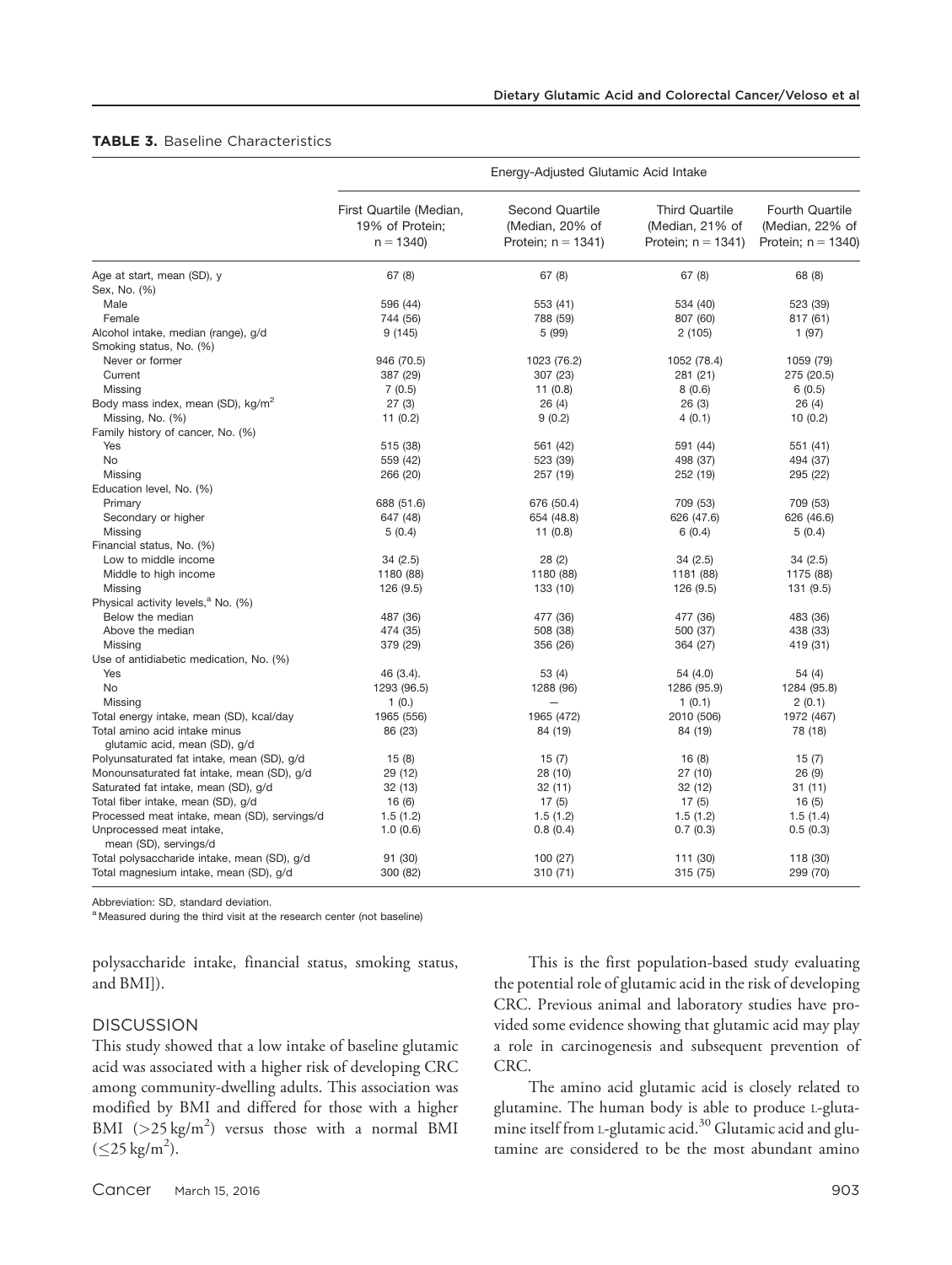|                                                                  |                                 | Hazard Ratio (95% Confidence Interval) |                                 |
|------------------------------------------------------------------|---------------------------------|----------------------------------------|---------------------------------|
|                                                                  | Crude <sup>a</sup>              | Multivariate 1 <sup>b</sup>            | Multivariate 2 <sup>c</sup>     |
| Energy-adjusted glutamic acid<br>(continuously per % of protein) | $0.87(0.76-0.99)^d$             | $0.79(0.62 - 0.99)^d$                  | $0.78$ (0.62-0.99) <sup>d</sup> |
| Energy-adjusted glutamic acid (categorical)                      |                                 |                                        |                                 |
| Quartile 1                                                       | $0.84(0.60 - 1.18)$             | $0.85(0.54 - 1.33)$                    | $0.84(0.53 - 1.30)$             |
| Quartile 2                                                       | Reference                       | Reference                              | Reference                       |
| Quartile 3                                                       | $0.77(0.54 - 1.08)$             | $0.81(0.52 - 1.26)$                    | $0.80(0.52 - 1.24)$             |
| Quartile 4                                                       | $0.67$ (0.47-0.96) <sup>d</sup> | $0.52$ (0.31-0.88) <sup>d</sup>        | $0.51$ (0.30-0.87) <sup>d</sup> |

TABLE 4. Dietary Glutamic Acid Intake and Colorectal Cancer Risk

<sup>a</sup> The crude model was adjusted for age (continuously) and sex (male and female).

<sup>b</sup> This model included the crude model plus additional adjustments for the following: alcohol intake (continuously), physical activity (continuously), family history of cancer (yes vs no), dietary fiber intake (continuously), dietary magnesium intake (continuously), unprocessed meat intake (continuously), dietary polysaccharide intake (continuously), smoking status (current vs former/no), and financial status (low-middle vs middle-high). Additional adjustments for education level, saturated fat intake, monounsaturated fat, polyunsaturated fat, processed meat intake, and use of antidiabetic medication did not change the results by more than 10%.

<sup>c</sup> This model included multivariate model 1 plus an additional adjustment for the body mass index (continuously).

 $\rm ^{d}P<.05.$ 

acids in the body.31 Glutamine has been shown to play a role in protecting cells from inflammation and oxidative stress, $3^{2}$  and it is preferred as fuel for many cells, including enterocytes $^{33}$  and colonocytes. $^{34}$ 

For the intestinal mucosa, the role of glutamine as a trophic factor is well described.<sup>35</sup> Glutamine repairs the epithelial layer by preserving mucosal integrity and maintains bowel barrier functions by reducing permeability<sup>36</sup> and bacterial translocation.<sup>37</sup> Moreover, glutamine has been shown to have several anti-inflammatory activities.<sup>32</sup> In addition, the relation between inflammation and carcinogenesis of the colon has been hypothesized previously by studies showing neoplastic transformation in subjects with inflammatory bowel disease.<sup>38</sup>

If we combine these latter mechanisms, it can be hypothesized that glutamic acid may have a protective role through glutamine against the development of CRC. Previous mouse models have shown that glutamine prevents the progression of colitis-associated CRC.<sup>16</sup> Also, it has been recently demonstrated that glutaminase, an enzyme that converts glutamine to glutamate, suppresses proliferation and induces apoptosis in cell lines of colorectal adenomas.39

In our study, we evaluated the interaction between glutamic acid intake and BMI with respect to CRC risk because BMI is an established risk factor for CRC.<sup>8</sup> We demonstrated that the protective effect of glutamic acid against CRC risk may exist only for participants with a  $\text{BMI} \leq 25 \text{ kg/m}^2$ . It may be speculated that being overweight dilutes any potentially protective effect of glutamic acid on CRC risk. Another explanation might be that the association between glutamic acid and CRC is mediated by body weight control. In addition, it has been shown that both glutamic acid and glutamine may play a role in weight reduction.<sup>18,19</sup>

It can be argued that the association between dietary glutamic acid and CRC risk may be explained by an increased demand for glutamine due to early malignant processes in the colon. In addition, tumor progression is associated with an increased demand for glutamine from tumor cells.<sup>40</sup> As a result, depression of the activity of other immune cells may occur because of decreased glutathione concentrations.  $41$  To account for this potential reverse causality, we excluded CRC cases at the baseline. Also, the exclusion of CRC cases after 2 and 5 years of follow-up did not show different effect estimates; this suggests that the influence of reverse causality in the relation between glutamic acid and CRC may be limited.

The main strengths of our study are the populationbased setting, which strengthens the generalizability of our results, and the prospective study design, which minimizes the recall bias potentially associated with CRC. Moreover, this is the first study on glutamic acid and CRC in a healthy population. Most studies have been performed with animals, cell lines, or CRC patients, all of which may have limited generalizability.

To appreciate the findings of this study, limitations must be taken into consideration. Although our FFQ did have fairly good agreement with protein intake assessed from 24-hour urine testing ( $r = 0.67$ ), we were not able to validate the FFQ for glutamic acid specifically. Hence, our FFQ could still be prone to measurement error.<sup>42</sup> By adjusting for the total energy intake, we aimed to reduce the magnitude of the systematic measurement error.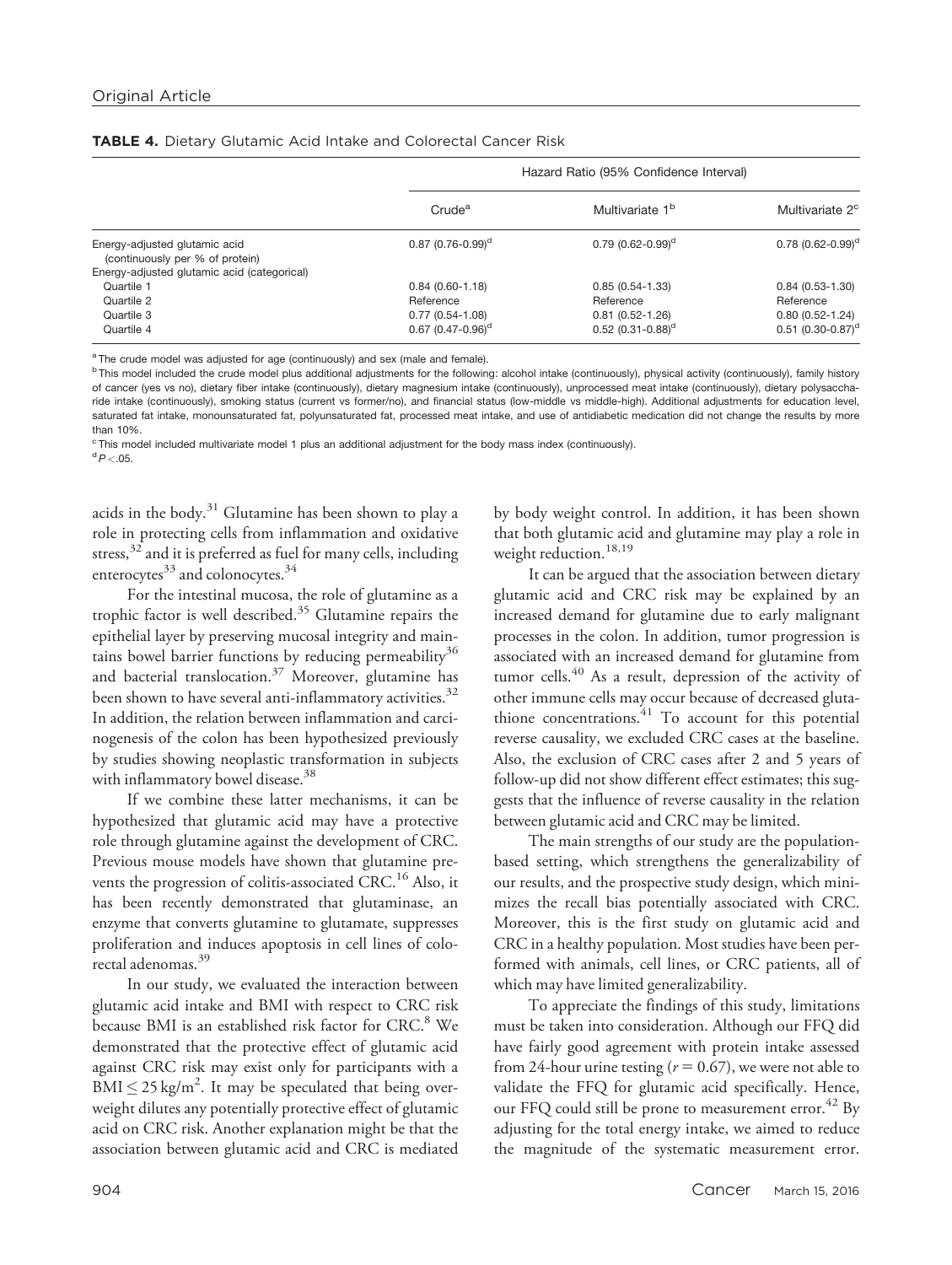|                                                                     | Hazard Ratio (95% Confidence<br>Interval) |                                  |
|---------------------------------------------------------------------|-------------------------------------------|----------------------------------|
|                                                                     | Crude <sup>a</sup>                        | Multivariate <sup>b</sup>        |
| $BMI < 25$ kg/m <sup>2</sup>                                        |                                           |                                  |
| Energy-adjusted glutamic<br>acid (continuously<br>per % of protein) | $0.69(0.55 - 0.86)^{11}$                  | $0.58$ (0.40-0.84) <sup>11</sup> |
| Energy-adjusted glutamic<br>acid (categorical)                      | $1.11(0.65 - 1.91)$                       | 1.16 (0.55-2.47)                 |
| Quartile 1                                                          | Reference                                 | Reference                        |
| Quartile 2                                                          | $0.64(0.36 - 1.16)$                       | $0.73(0.35-1.54)$                |
| Quartile 3<br>Quartile 4                                            | $0.50(0.27 - 0.92)^{11}$                  | $0.38$ (0.15-0.93) <sup>11</sup> |
| $BMI > 25$ kg/m <sup>2</sup>                                        |                                           |                                  |
| Energy-adjusted glutamic acid<br>(continuously per % of protein)    | 1.01 (0.85-1.20)                          | $0.97(0.73 - 1.31)$              |
| Energy-adjusted glutamic<br>acid (categorical)                      | $0.71(0.46-1.10)$                         | $0.68$ $(0.38 - 1.19)$           |
| Quartile 1                                                          | Reference                                 | Reference                        |
| Quartile 2                                                          | $0.85(0.56-1.31)$                         | $0.84(0.49-1.45)$                |
| Quartile 3<br>Quartile 4                                            | $0.80(0.51 - 1.25)$                       | $0.60(0.31 - 1.16)$              |

TABLE 5. Dietary Glutamic Acid Intake and Colorectal Cancer Risk Stratified by the Weight Status

<sup>a</sup> The crude model was adjusted for age (continuously) and sex (male and female).

<sup>b</sup> This model included the crude model plus additional adjustments for the following: alcohol intake (continuously), physical activity (continuously), family history of cancer (yes vs no), dietary fiber intake (continuously), dietary magnesium intake (continuously), unprocessed meat intake (continuously), dietary polysaccharide intake (continuously), smoking status (current vs former/no), and financial status (low-middle vs middle-high). Additional adjustments for education level, saturated fat intake, monounsaturated fat, polyunsaturated fat, processed meat intake, and use of antidiabetic medication did not change the results by more than 10%.  $\degree P < .05$ .

However, a random measurement error still may have led to an underestimation of dietary intake. Although it has been reported that diet-disease associations are biased toward the null when a random error of dietary intake is present,<sup>42</sup> residual confounding by other dietary variables due to measurement error may still have been present and may have led to an overestimation of our associations. We had only baseline dietary measurements available for our study. However, in studies of diet and cancer, the dietary assessment should address long-term intake because a long latency period may be involved. We used baseline dietary data under the assumption that dietary habits remain similar over time. Indeed, the latter has been confirmed by another study using 5 annual repeated FFQs similar to the one used in our study; it showed that the ranking of subjects according to dietary intake remained fairly similar over time.<sup>43</sup> This suggests that our single FFQ measurement may be relevant for reflecting recent dietary habits not only at the baseline but also over a longer period.<sup>43</sup> Nonetheless, repeated measurement of diet could reduce

|  |  |  |  | <b>TABLE 6.</b> Sensitivity Analysis |  |  |
|--|--|--|--|--------------------------------------|--|--|
|--|--|--|--|--------------------------------------|--|--|

|                                                                                                                                                                 | Hazard Ratio (95% Confidence Interval) |                                                                                             |  |  |
|-----------------------------------------------------------------------------------------------------------------------------------------------------------------|----------------------------------------|---------------------------------------------------------------------------------------------|--|--|
|                                                                                                                                                                 | Crude <sup>a</sup>                     | Multivariate 1 <sup>b</sup> Multivariate 2 <sup>c</sup>                                     |  |  |
| $>2$ y of follow-up:<br>glutamic acid %<br>of protein<br>(continuously)                                                                                         |                                        | $0.85$ (0.74-0.98) <sup>d</sup> 0.77 (0.61-0.99) <sup>d</sup> 0.77 (0.61-0.98) <sup>d</sup> |  |  |
| $>5$ y of follow-up:<br>glutamic acid %<br>of protein<br>(continuously)                                                                                         |                                        | $0.86$ (0.73-1.00) $0.76$ (0.63-0.93) <sup>d</sup> 0.76 (0.59-0.97) <sup>d</sup>            |  |  |
| Cases with less than 2 and 5 years of follow-up were excluded.<br><sup>a</sup> The crude model was adjusted for age (continuously) and sex (male and<br>female) |                                        |                                                                                             |  |  |

female). <sup>b</sup> This model included the crude model plus additional adjustments for the following: alcohol intake (continuously), physical activity (continuously), family history of cancer (yes vs no), dietary fiber intake (continuously), dietary magnesium intake (continuously), unprocessed meat intake (continuously), dietary polysaccharide intake (continuously), smoking status (current vs former/no), and financial status (low-middle vs middle-high). Additional adjustments for education level, saturated fat intake, monounsaturated fat, polyunsaturated fat, processed meat intake, and use of antidiabetic medication did not change the results by more than 10%.<zaq;12>

<sup>c</sup> This model included multivariate model 1 plus an additional adjustment for the body mass index (continuously).

 $\mathrm{d}P$  <.05.

the magnitude of any random error, and this could lead to stronger or weaker associations than 1 dietary measurement at the baseline or the most recent dietary intake.<sup>44</sup>

Dietary data were not collected for those institutionalized and for those with recall difficulties. As a result, subjects without dietary data reflect a more diseased and vulnerable study group. Although the CRC risk was not different for subjects with dietary data and subjects without dietary data and this decision was made a priori to maintain the quality of the dietary data assessment, this selection may have affected the generalizability of the study results.

This study was observational in design, so conclusions regarding the causality of the observed association should be made with caution. In addition, although we had data on the family history of cancer, we did not have specific data on the family history of CRC or polyposis. Individuals with a family history of CRC and polyposis are at increased risk for developing CRC.<sup>45</sup> Although we adjusted for any self-reported family history of cancer, residual confounding by a family history of CRC and polyposis may still be present. Also, we did not have any data on chronic inflammatory bowel disease at the baseline, and this has been found to be associated with a higher risk of  $CRC<sup>46</sup>$ ; this may have influenced our results.

At last, physical activity levels were assessed only during the third visit to the research center and not at the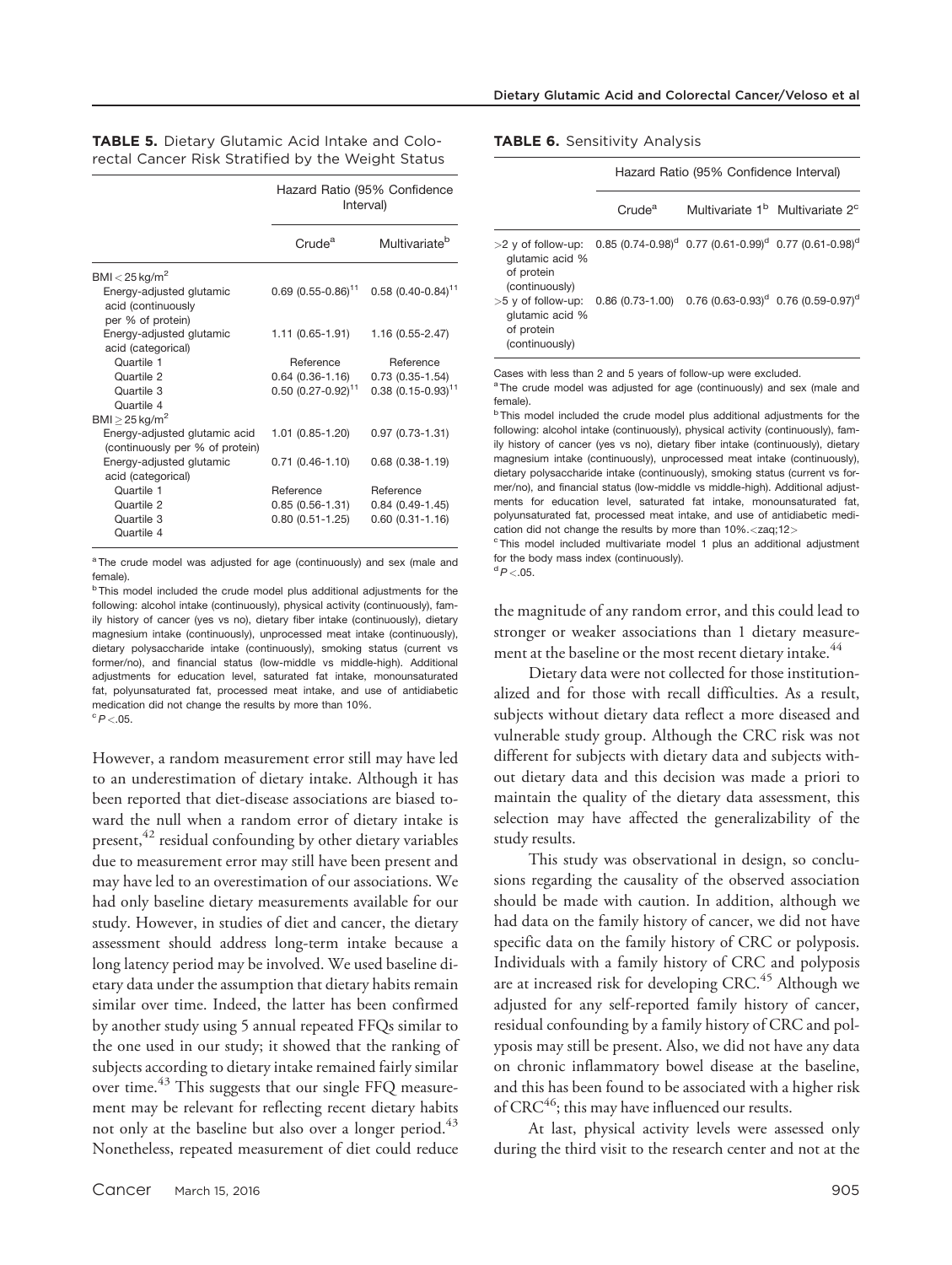baseline. Hence, residual confounding by physical activity levels may still be partly present because it has been suggested that physical activity may also play a role in CRC risk. $3$  At last, although we did not find any indication for reverse causality by excluding 2 and 5 years of follow-up, there is evidence that CRC may develop over a 10-year interval,  $47$  and this still may have influenced our results.

We were not able to study the association between glutamic acid intake and right-sided colon cancer versus left-sided colon cancer, although it has been suggested that diet as well as BMI may have different effects on leftsided lesions versus right-sided lesions.<sup>48</sup> This suggests different etiologies for left-sided and right-sided colon cancer.

In conclusion, this is the first study showing in a population-based setting that a high baseline intake of dietary glutamic acid might be associated with a lower risk for CRC. This relation may be modified by BMI and needs further replication in other population-based studies.

#### FUNDING SUPPORT

No specific funding was disclosed.

## CONFLICT OF INTEREST DISCLOSURES

Gilson G. Viana Veloso, Jessica C. Kiefte-de Jong, and Oscar H. Franco work for ErasmusAGE, a center for aging research across the course of life that is funded by Nestle Nutrition (Nestec, Ltd), Metagenics, Inc, and AXA. These funding sources had no role in the design or conduct of the study; in the collection, management, analysis, or interpretation of the data; or in the preparation, review, or approval of this article.

#### REFERENCES

- 1. Ferlay J, Soerjomataram I, Ervik M, et al. GLOBOCAN 2012 v1.0, Cancer Incidence and Mortality Worldwide. Lyon, France: International Agency for Research on Cancer; 2013. IARC CancerBase; No. 11
- 2. Boyle P, Leon ME. Epidemiology of colorectal cancer. Br Med Bull. 2002;64:1-25.
- 3. World Cancer Research Fund, American Institute for Cancer Research. Colorectal Cancer 2011 Report: Food, Nutrition, Physical Activity, and the Prevention of Colorectal Cancer. [http://www.wcrf.](http://www.wcrf.org/sites/default/files/Colorectal-Cancer-2011-Report.pdf) [org/sites/default/files/Colorectal-Cancer-2011-Report.pdf.](http://www.wcrf.org/sites/default/files/Colorectal-Cancer-2011-Report.pdf) Accessed August 12, 2015.
- 4. Huxley RR, Ansary-Moghaddam A, Clifton P, Czernichow S, Parr CL, Woodward M. The impact of dietary and lifestyle risk factors on risk of colorectal cancer: a quantitative overview of the epidemiological evidence. *Int J Cancer*.  $2009;125:171-180$ .
- 5. Corpet DE. Red meat and colon cancer: should we become vegetarians, or can we make meat safer? Meat Sci. 2011;89:310-316.
- 6. Kim E, Coelho D, Blachier F. Review of the association between meat consumption and risk of colorectal cancer. Nutr Res. 2013;33: 983-994.
- 7. Giovannucci E. Obesity, gender, and colon cancer. Gut. 2002;51: 147.
- 8. Larsson SC, Wolk A. Obesity and colon and rectal cancer risk: a meta-analysis of prospective studies. Am J Clin Nutr. 2007;86: 556-565.
- 9. Williams CD, Satia JA, Adair LS, et al. Associations of red meat, fat, and protein intake with distal colorectal cancer risk. Nutr Cancer. 2010;62:701-709.
- 10. Paul AA, Southgate DAT, Russell J. First Supplement to McCance and Widdowson's the Composition of Foods: Amino Acid Composition (mg per 100 g Food) and Fatty Acid Composition (g per 100 g Food). Amsterdam, the Netherlands: Elsevier/North-Holland Biomedical Press; 1980.
- 11. Buchman AL. Glutamine: commercially essential or conditionally essential?. A critical appraisal of the human data. Am J Clin Nutr. 2001;74:25-32.
- 12. Turowski GA, Rashid Z, Hong F, Madri JA, Basson MD. Glutamine modulates phenotype and stimulates proliferation in human colon cancer cell lines. Cancer Res. 1994;54:5974-5980.
- 13. Scheppach W, Loges C, Bartram P, et al. Effect of free glutamine and alanyl-glutamine dipeptide on mucosal proliferation of the human ileum and colon. Gastroenterology. 1994;107:429-434.
- 14. DeBerardinis RJ, Cheng T. Q's next: the diverse functions of glutamine in metabolism, cell biology and cancer. Oncogene. 2010;29: 313-324.
- 15. Watford M. Glutamine metabolism and function in relation to proline synthesis and the safety of glutamine and proline supplementation. J Nutr. 2008;138:2003S-2007S.
- 16. Tian Y, Wang K, Wang Z, Li N, Ji G. Chemopreventive effect of dietary glutamine on colitis-associated colon tumorigenesis in mice. Carcinogenesis. 2013;34:1593-1600.
- 17. Schlesinger S, Lieb W, Koch M, et al. Body weight gain and risk of colorectal cancer: a systematic review and meta-analysis of observational studies. Obes Rev. 2015;16:607-619.
- 18. Park JH, Choi JC, Sung MH, Kang JH, Chang MJ. High molecular weight poly-gamma-glutamic acid regulates lipid metabolism in rats fed a high-fat diet and humans. J Microbiol Biotechnol. 2011;21:766-775.
- 19. Laviano A, Molfino A, Lacaria MT, et al. Glutamine supplementation favors weight loss in nondieting obese female patients. A pilot study. Eur J Clin Nutr. 2014;68:1264-1266.
- 20. Hofman A, Brusselle GG, Darwish Murad S, et al. The Rotterdam study: 2016 objectives and design update. Eur J Epidemiol. 2015;30: 661-708.
- 21. Hofman A, Darwish Murad S, van Duijn CM, et al. The Rotterdam study: 2014 objectives and design update. Eur J Epidemiol. 2013;28: 889-926.
- 22. Klipstein-Grobusch K, den Breeijen JH, Goldbohm RA, et al. Dietary assessment in the elderly: validation of a semiquantitative food frequency questionnaire. Eur J Clin Nutr. 1998;52:588-596.
- 23. Dutch Food Composition Table (NEVO) [in Dutch]. The Hague, the Netherlands: Voorlichtingsbureau Voor de Voeding; 1996.
- 24. Altorf-van der Kuil W, Engberink MF, De Neve M, et al. Dietary amino acids and the risk of hypertension in a Dutch older population: the Rotterdam study. Am J Clin Nutr. 2013;97:403-410.
- 25. Willett WC, Howe GR, Kushi LH. Adjustment for total energy intake in epidemiologic studies. Am J Clin Nutr. 1997;65:1220S-1228S.
- 26. World Health Organization. International Statistical Classification of Diseases and Related Health Problems. Vol 1. 10th rev. Geneva, Switzerland: World Health Organization; 1992.
- 27. Caspersen CJ, Bloemberg BP, Saris WH, Merritt RK, Kromhout D. The prevalence of selected physical activities and their relation with coronary heart disease risk factors in elderly men: the Zutphen study, 1985. Am J Epidemiol. 1991;133:1078-1092.
- 28. Mickey RM, Greenland S. The impact of confounder selection criteria on effect estimation. Am J Epidemiol. 1989;129:125-137.
- 29. Sterne JA, White IR, Carlin JB, et al. Multiple imputation for missing data in epidemiological and clinical research: potential and pitfalls. BMJ. 2009;338:b2393.
- 30. Wallace C, Keast D. Glutamine and macrophage function. Metabolism. 1992;41:1016-1020.
- 31. Tapiero H, Mathe G, Couvreur P, Tew KD. II. Glutamine and glutamate. Biomed Pharmacother. 2002;56:446-457.
- 32. Cruzat VF, Bittencourt A, Scomazzon SP, Leite JS, de Bittencourt PI Jr, Tirapegui J. Oral free and dipeptide forms of glutamine supplementation attenuate oxidative stress and inflammation induced by endotoxemia. Nutrition. 2014;30:602-611.